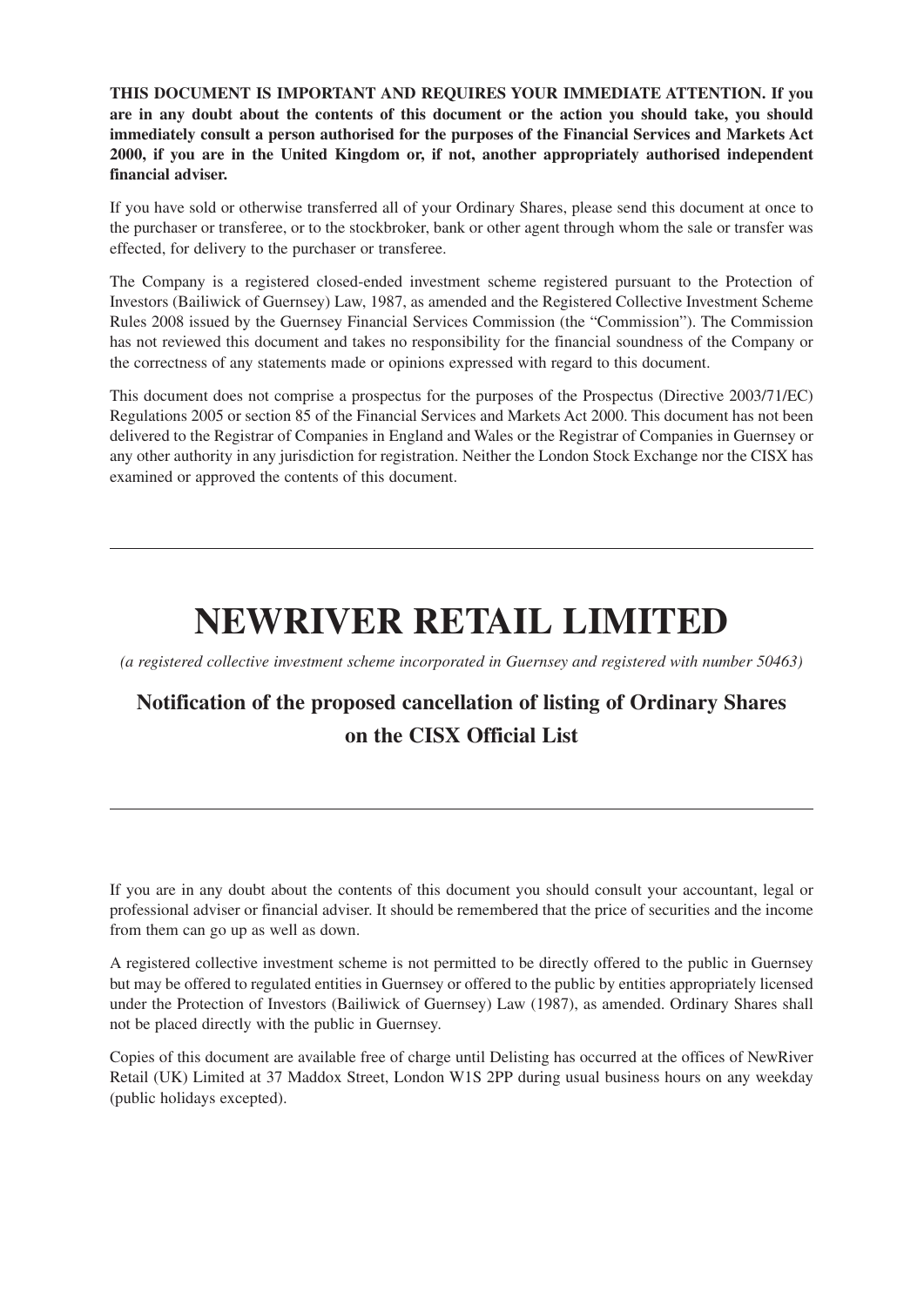## **CONTENTS**

|                                 | Page           |
|---------------------------------|----------------|
| <b>Definitions</b>              | 3              |
| <b>Letter from the Chairman</b> | 5              |
| <b>Taxation Consequences</b>    | $\overline{7}$ |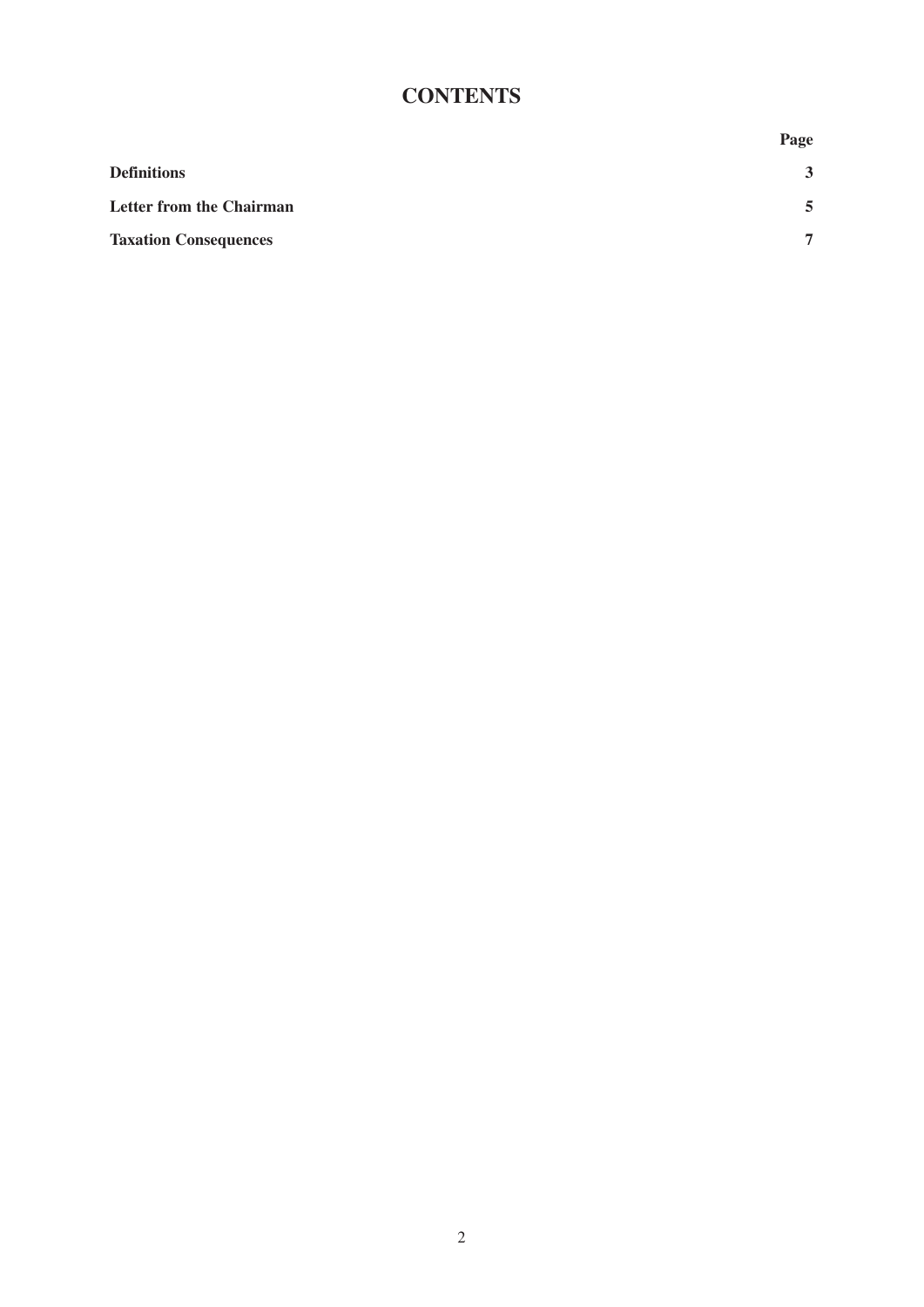### **DEFINITIONS**

References in this document to statutes or government agencies are, unless specifically stated otherwise, to statutes or government agencies in the UK and Guernsey, as the case may be. The following definitions apply throughout this document unless the context requires otherwise:

| "A Convertible Unsecured Loan<br>Stock"       | the £17.0 million nominal value A $5.85$ per cent. convertible<br>unsecured loan stock 2015, issued to Forum by NewRiver Retail<br><b>CUL</b>                                                                                                    |
|-----------------------------------------------|--------------------------------------------------------------------------------------------------------------------------------------------------------------------------------------------------------------------------------------------------|
| "AIM"                                         | a market operated by London Stock Exchange plc                                                                                                                                                                                                   |
| "AIM Rules"                                   | the rules of the London Stock Exchange governing the admission to<br>and the operation of AIM                                                                                                                                                    |
| "B Convertible Unsecured Loan<br>Stock"       | the £8.0 million nominal value B 5.85 per cent. convertible<br>unsecured loan stock 2015, issued to Spearpoint by NewRiver<br>Retail CUL                                                                                                         |
| "Board" or "Directors"                        | the directors of the Company for the time being                                                                                                                                                                                                  |
| "CISX"                                        | the Channel Islands Stock Exchange, LBG                                                                                                                                                                                                          |
| "CISX Delisting" or "Delisting"               | the proposed delisting of the Ordinary Shares from the CISX                                                                                                                                                                                      |
| "CISX Listing Rules"                          | the listing rules produced by the CISX for companies whose<br>securities are listed on the CISX, as amended from time to time                                                                                                                    |
| "CISX Official List"                          | the list of securities or units admitted to listing on the CISX which<br>is published by the CISX on a daily basis                                                                                                                               |
| "Company", "NewRiver" or<br>"NewRiver Retail" | NewRiver Retail Limited, a registered collective investment<br>scheme, incorporated in Guernsey with registration number 50463                                                                                                                   |
| "Convertible Securities"                      | securities convertible into or exchangeable into Ordinary Shares                                                                                                                                                                                 |
| "Convertible Unsecured Loan<br>Stock"         | the £25.0 million nominal value 5.85 per cent. convertible<br>unsecured loan stock 2015 issued, from time to time, by NewRiver<br>Retail CUL, comprising the A Convertible Unsecured Loan Stock<br>and the B Convertible Unsecured Loan Stock    |
| "First Admission"                             | the admission of the ordinary share capital of the Company to<br>trading on AIM and the CISX becoming effective pursuant to<br>paragraph 6 of the AIM Rules and in accordance with the CISX<br>Listing Rules, which occurred on 1 September 2009 |
| "Forum"                                       | FNRR Holdings Limited, an exempted company incorporated in the<br>Cayman Islands with limited liability                                                                                                                                          |
| "Group"                                       | the Company and its subsidiaries and subsidiary undertakings from<br>time to time                                                                                                                                                                |
| "ISA"                                         | an individual savings account which is available to residents of the<br>United Kingdom                                                                                                                                                           |
| "London Stock Exchange"                       | London Stock Exchange PLC                                                                                                                                                                                                                        |
| "NewRiver Retail CUL"                         | NewRiver Retail CUL No. 1 Limited                                                                                                                                                                                                                |
| "Options"                                     | options, warrants or other rights to purchase Ordinary Shares or<br><b>Convertible Securities</b>                                                                                                                                                |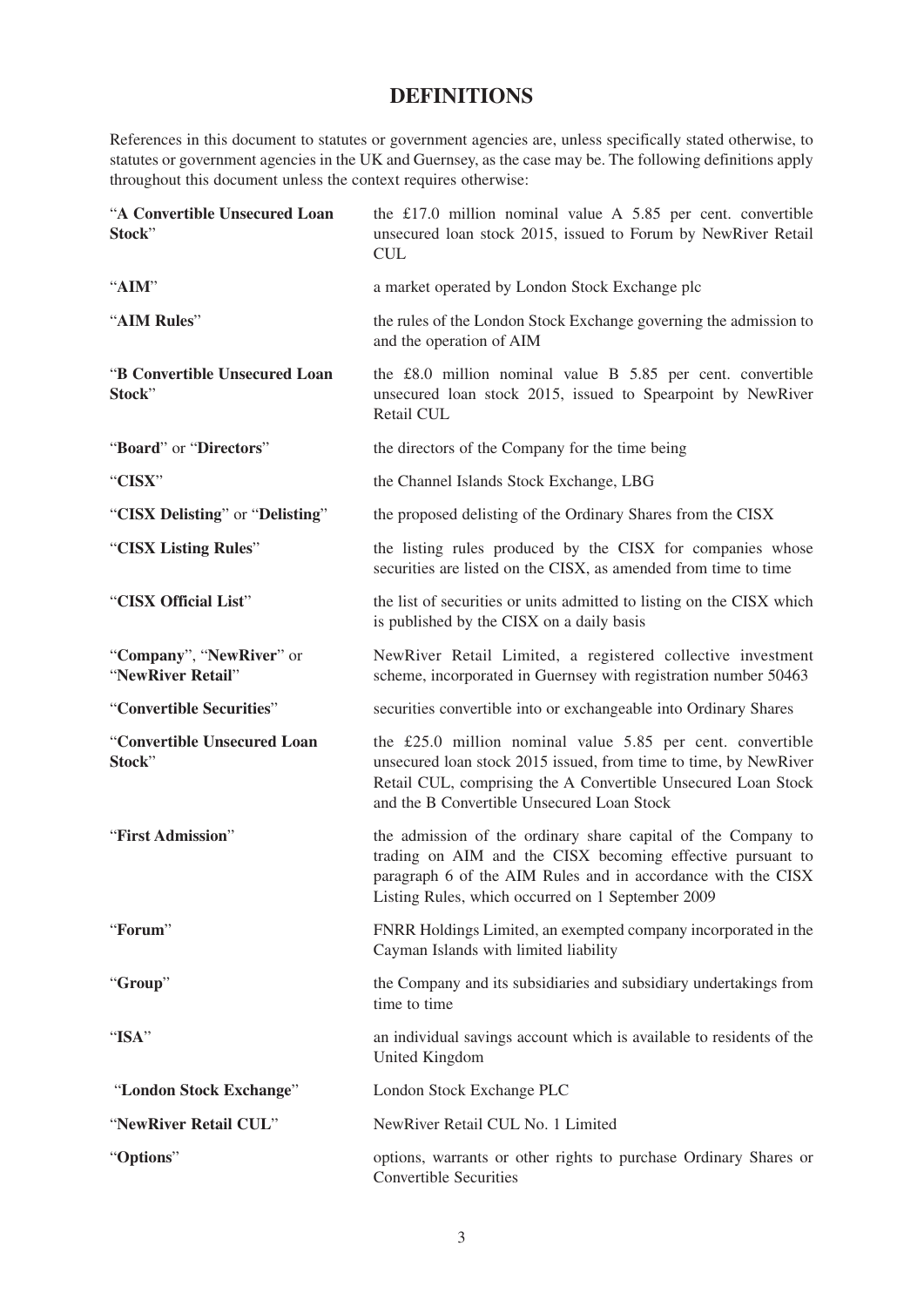| "Ordinary Shares"    | the ordinary shares of no par value in the capital of the Company                                                                                |
|----------------------|--------------------------------------------------------------------------------------------------------------------------------------------------|
| "REIT"               | a UK Real Estate Investment Trust under Part 12 of the Corporation<br>Taxes Act 2010                                                             |
| "Shareholders"       | holders of Ordinary Shares from time to time                                                                                                     |
| "Spearpoint"         | Spearpoint Limited                                                                                                                               |
| "Warrant Instrument" | the warrant instrument of the Company dated 26 August 2009, as<br>amended from time to time                                                      |
| "Warrants"           | the warrants granted by the Company to shareholders subscribing<br>for Ordinary Shares at First Admission, pursuant to the Warrant<br>Instrument |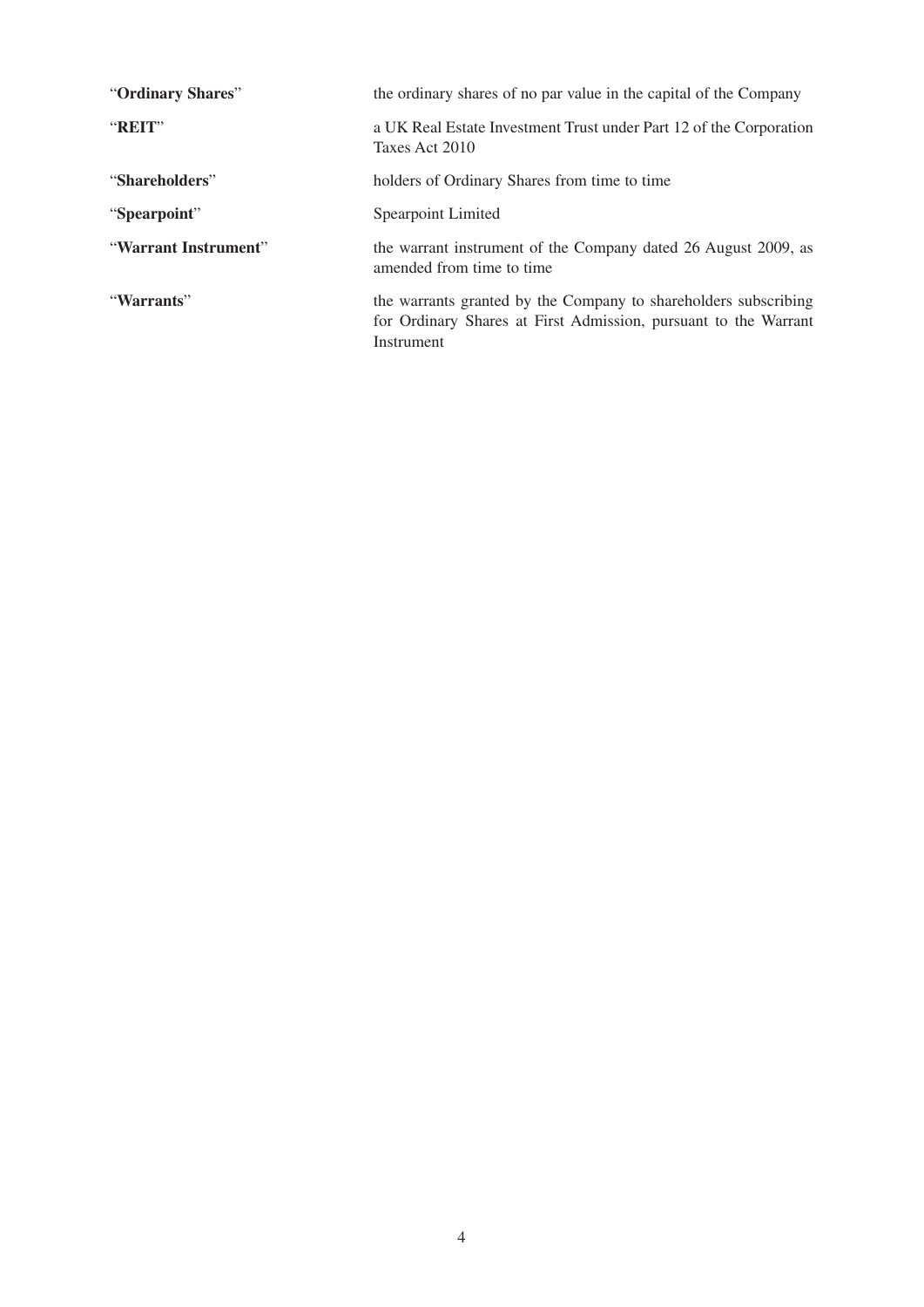## **CHAIRMAN'S LETTER**

# **NEWRIVER RETAIL**

#### **NewRiver Retail Limited**

*(Incorporated in Guernsey with registered number 50463)*

Paul Roy (*Non-Executive Chairman*) Old Bank Chambers David Lockhart (*Chief Executive*) La Grande Rue Mark Davies (*Finance Director*) St Martin's Allan Lockhart (*Property Director*) Guernsey Nick Sewell (*Director*) Channel Islands Charles Miller (*Development Director*) GY4 6RT Andrew Walker (*Non-Executive Director*) Chris Taylor (*Non-Executive Director*) Kay Chaldecott (*Non-Executive Director*)

3 September 2013

*To the Ordinary Shareholders and, for information only, to holders of Options, Warrants and Convertible Unsecured Loan Stock*

Dear Shareholder,

#### **Notification of the proposed cancellation of listing of Ordinary Shares on the CISX Official List**

#### **Introduction**

I am writing to notify you that the Company intends to make an application to the CISX for the cancellation of the listing of its Ordinary Shares on the CISX Daily Official List (the "**Delisting**").

It is expected that cancellation of the listing of the Ordinary Shares on the CISX Daily Official List will take effect at 7.00 a.m. on 1 October 2013.

#### **Background to and Reasons for the Delisting**

The Board has decided that the Company no longer requires that the Ordinary Shares are admitted to listing on the CISX for the following key reasons:

- 1. Shareholders approved the conversion of the Company to a UK REIT in November 2010. At that time, in order to qualify for UK REIT status, amongst other things, a company's shares had to be admitted to listing on a regulated market. AIM is not a regulated market for these purposes whilst the CISX is. Since that time, Her Majesty's Revenue and Customs has changed the UK REIT listing requirements such that a company whose shares are admitted to trading on AIM and traded in each accounting period will continue to meet the UK REIT listing requirements. Therefore, as the Company's Ordinary Shares are admitted to trading on AIM, it no longer requires a dual CISX listing to satisfy the UK REIT rules.
- 2. Changes to the ISA rules with effect from 5 August 2013 mean that investors can hold some or all of their annual ISA allowance in AIM shares. Previously the Company's shares were only able to be held in ISAs by virtue of the listing on the CISX.
- 3. The Delisting will reduce the Company's costs going forward as it will no longer need to incur the administrative and compliance costs in connection with the maintenance of its CISX listing.
- 4. The Directors would like to simplify the Company's listing structure by having the Company's shares admitted to trading only on AIM going forward.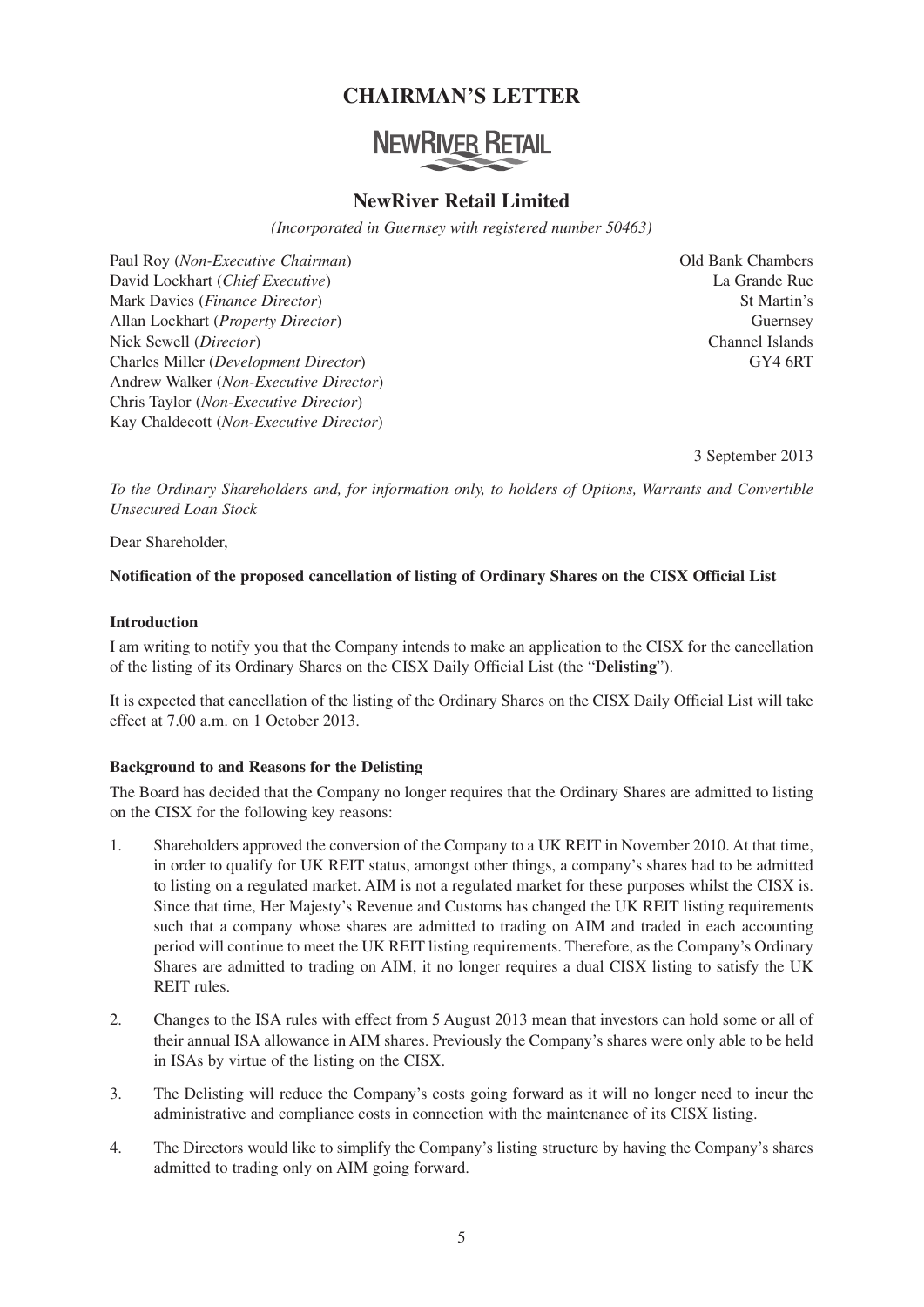Please refer to the section below entitled "*Taxation Consequences*" for further details of the consequences of the proposed Delisting.

Yours faithfully,

Paul Roy *Chairman*